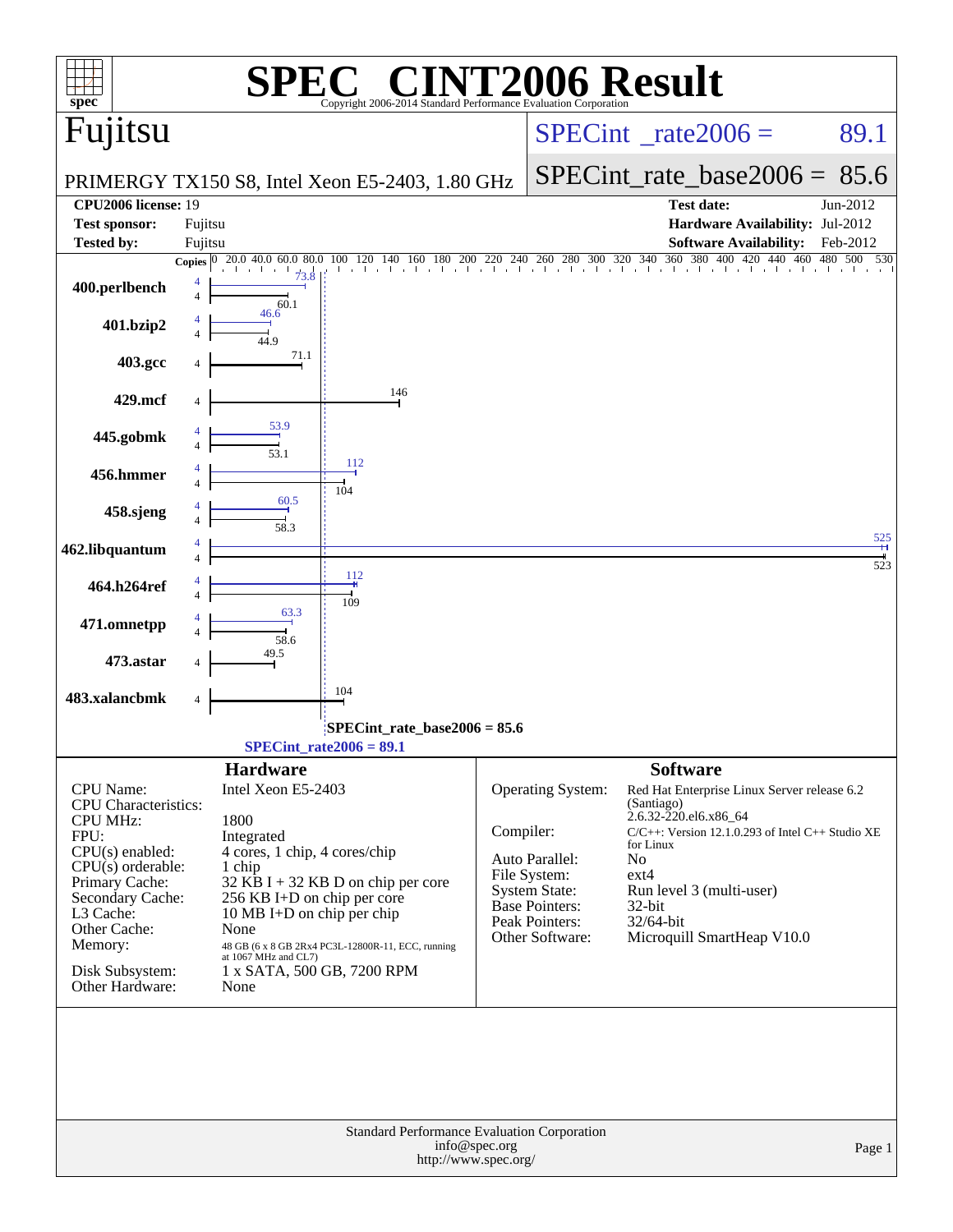

# **[SPEC CINT2006 Result](http://www.spec.org/auto/cpu2006/Docs/result-fields.html#SPECCINT2006Result)**

### Fujitsu

### SPECint rate $2006 = 89.1$

PRIMERGY TX150 S8, Intel Xeon E5-2403, 1.80 GHz

[SPECint\\_rate\\_base2006 =](http://www.spec.org/auto/cpu2006/Docs/result-fields.html#SPECintratebase2006) 85.6

**[CPU2006 license:](http://www.spec.org/auto/cpu2006/Docs/result-fields.html#CPU2006license)** 19 **[Test date:](http://www.spec.org/auto/cpu2006/Docs/result-fields.html#Testdate)** Jun-2012 **[Test sponsor:](http://www.spec.org/auto/cpu2006/Docs/result-fields.html#Testsponsor)** Fujitsu **[Hardware Availability:](http://www.spec.org/auto/cpu2006/Docs/result-fields.html#HardwareAvailability)** Jul-2012 **[Tested by:](http://www.spec.org/auto/cpu2006/Docs/result-fields.html#Testedby)** Fujitsu **[Software Availability:](http://www.spec.org/auto/cpu2006/Docs/result-fields.html#SoftwareAvailability)** Feb-2012

#### **[Results Table](http://www.spec.org/auto/cpu2006/Docs/result-fields.html#ResultsTable)**

|                                                                                                          | <b>Base</b>   |                |       |                |            |                | <b>Peak</b> |               |                |              |                |              |                |              |
|----------------------------------------------------------------------------------------------------------|---------------|----------------|-------|----------------|------------|----------------|-------------|---------------|----------------|--------------|----------------|--------------|----------------|--------------|
| <b>Benchmark</b>                                                                                         | <b>Copies</b> | <b>Seconds</b> | Ratio | <b>Seconds</b> | Ratio      | <b>Seconds</b> | Ratio       | <b>Copies</b> | <b>Seconds</b> | <b>Ratio</b> | <b>Seconds</b> | <b>Ratio</b> | <b>Seconds</b> | <b>Ratio</b> |
| 400.perlbench                                                                                            |               | 650            | 60.1  | 650            | 60.1       | 652            | 60.0        |               | 529            | 73.8         | 531            | 73.6         | 530            | <u>73.8</u>  |
| 401.bzip2                                                                                                |               | 860            | 44.9  | 863            | 44.7       | 859            | 44.9        |               | 826            | 46.7         | 828            | 46.6         | 828            | <b>46.6</b>  |
| $403.\mathrm{gcc}$                                                                                       |               | 453            | 71.1  | 455            | 70.8       | 453            | 71.1        | 4             | 453            | 71.1         | 455            | 70.8         | 453            | 71.1         |
| $429$ .mcf                                                                                               |               | 249            | 146   | 250            | 146        | 249            | 147         |               | 249            | 146          | 250            | 146          | 249            | 147          |
| $445$ .gobm $k$                                                                                          |               | 789            | 53.2  | 791            | 53.1       | 290            | 53.1        | 4             | 778            | 53.9         | 778            | 53.9         | 778            | 54.0         |
| 456.hmmer                                                                                                |               | 361            | 103   | 359            | <b>104</b> | 358            | 104         |               | 332            | 112          | 331            | 113          | 332            | <b>112</b>   |
| $458$ .sjeng                                                                                             |               | 830            | 58.3  | 830            | 58.3       | 829            | 58.4        | 4             | 800            | 60.5         | 800            | 60.5         | 800            | 60.5         |
| 462.libquantum                                                                                           |               | 159            | 523   | 158            | 524        | 159            | 523         | 4             | 158            | 525          | 159            | 521          | 158            | 526          |
| 464.h264ref                                                                                              |               | 811            | 109   | 811            | 109        | 805            | 110         |               | 780            | 114          | 789            | 112          | 794            | 111          |
| 471.omnetpp                                                                                              |               | 426            | 58.7  | 427            | 58.6       | 428            | 58.4        | 4             | 396            | 63.2         | 394            | 63.4         | 395            | 63.3         |
| 473.astar                                                                                                |               | 568            | 49.5  | 567            | 49.5       | 565            | 49.7        | 4             | 568            | 49.5         | 567            | 49.5         | 565            | 49.7         |
| 483.xalancbmk                                                                                            |               | 266            | 104   | 267            | 103        | 267            | 104         | 4             | 266            | 104          | 267            | 103          | 267            | 104          |
| Results appear in the order in which they were run. Bold underlined text indicates a median measurement. |               |                |       |                |            |                |             |               |                |              |                |              |                |              |

#### **[Submit Notes](http://www.spec.org/auto/cpu2006/Docs/result-fields.html#SubmitNotes)**

 The numactl mechanism was used to bind copies to processors. The config file option 'submit' was used to generate numactl commands to bind each copy to a specific processor. For details, please see the config file.

### **[Operating System Notes](http://www.spec.org/auto/cpu2006/Docs/result-fields.html#OperatingSystemNotes)**

 Stack size set to unlimited using "ulimit -s unlimited" Transparent Huge Pages enabled with: echo always > /sys/kernel/mm/redhat\_transparent\_hugepage/enabled runspec command invoked through numactl i.e.: numactl --interleave=all runspec <etc>

### **[General Notes](http://www.spec.org/auto/cpu2006/Docs/result-fields.html#GeneralNotes)**

Environment variables set by runspec before the start of the run: LD\_LIBRARY\_PATH = "/SPECcpu2006/libs/32:/SPECcpu2006/libs/64"

 Binaries compiled on a system with 2x E5-2650 CPU + 96 GB memory using RHEL6.2 For information about Fujitsu please visit: <http://www.fujitsu.com>

### **[Base Compiler Invocation](http://www.spec.org/auto/cpu2006/Docs/result-fields.html#BaseCompilerInvocation)**

[C benchmarks](http://www.spec.org/auto/cpu2006/Docs/result-fields.html#Cbenchmarks): [icc -m32](http://www.spec.org/cpu2006/results/res2012q3/cpu2006-20120810-24108.flags.html#user_CCbase_intel_icc_5ff4a39e364c98233615fdd38438c6f2)

Continued on next page

Standard Performance Evaluation Corporation [info@spec.org](mailto:info@spec.org) <http://www.spec.org/>

Page 2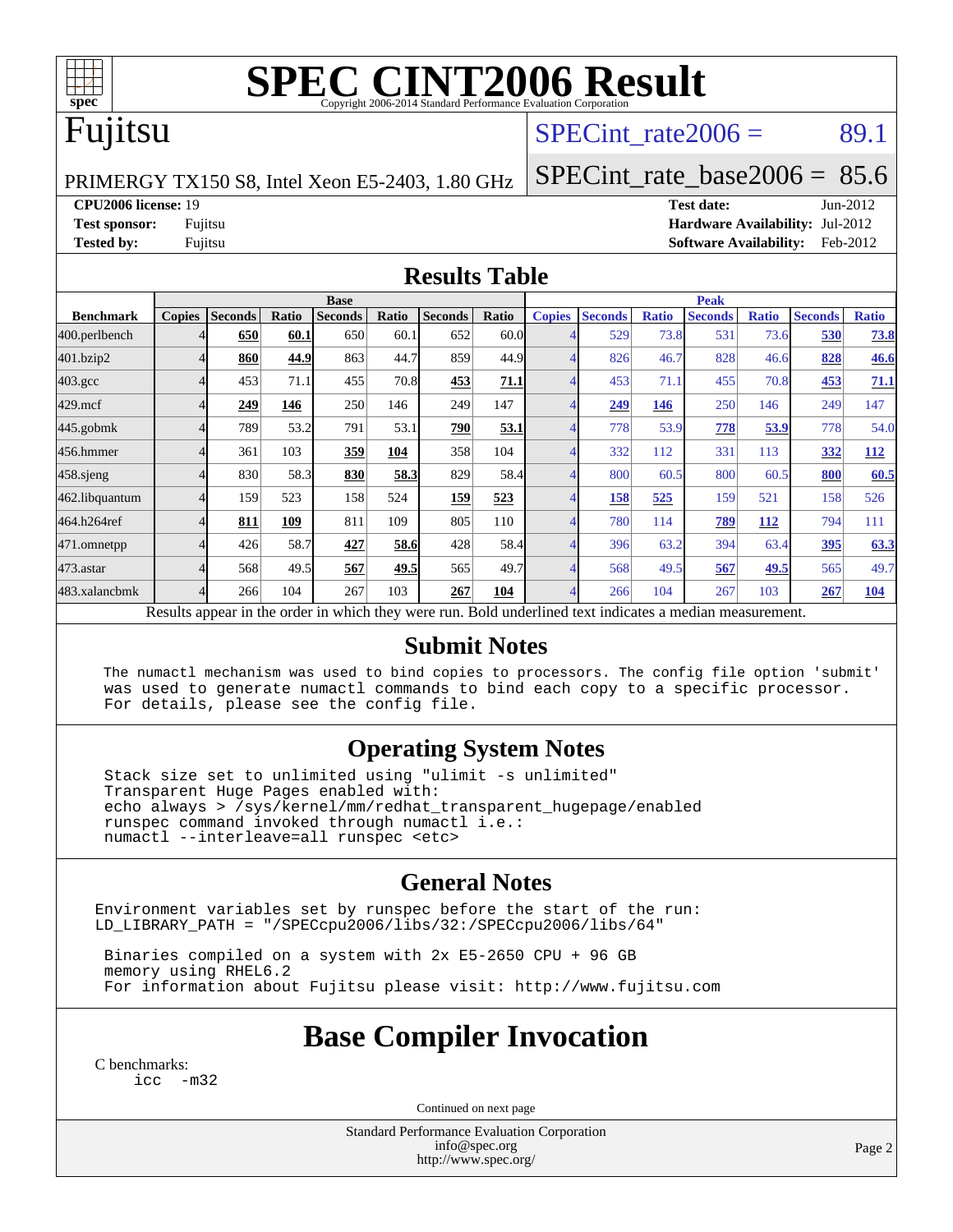| spec <sup>®</sup>                                                                                             |                                                                                             | <b>SPEC CINT2006 Result</b>                                                           |                        |
|---------------------------------------------------------------------------------------------------------------|---------------------------------------------------------------------------------------------|---------------------------------------------------------------------------------------|------------------------|
| Fujitsu                                                                                                       |                                                                                             | $SPECint rate 2006 =$                                                                 | 89.1                   |
| PRIMERGY TX150 S8, Intel Xeon E5-2403, 1.80 GHz                                                               |                                                                                             | $SPECint$ rate_base2006 = 85.6                                                        |                        |
| <b>CPU2006</b> license: 19<br><b>Test sponsor:</b><br>Fujitsu<br><b>Tested by:</b><br>Fujitsu                 |                                                                                             | <b>Test date:</b><br>Hardware Availability: Jul-2012<br><b>Software Availability:</b> | $Jun-2012$<br>Feb-2012 |
|                                                                                                               |                                                                                             | <b>Base Compiler Invocation (Continued)</b>                                           |                        |
| $C_{++}$ benchmarks:<br>icpc -m32                                                                             |                                                                                             |                                                                                       |                        |
|                                                                                                               | <b>Base Portability Flags</b>                                                               |                                                                                       |                        |
| 400.perlbench: - DSPEC CPU LINUX IA32<br>462.libquantum: - DSPEC_CPU_LINUX<br>483.xalancbmk: -DSPEC_CPU_LINUX |                                                                                             |                                                                                       |                        |
|                                                                                                               | <b>Base Optimization Flags</b>                                                              |                                                                                       |                        |
| C benchmarks:                                                                                                 |                                                                                             | -xSSE4.2 -ipo -03 -no-prec-div -opt-prefetch -opt-mem-layout-trans=3                  |                        |
| $C_{++}$ benchmarks:<br>-Wl,-z, muldefs -L/opt/SmartHeap/lib -lsmartheap                                      |                                                                                             | -xSSE4.2 -ipo -03 -no-prec-div -opt-prefetch -opt-mem-layout-trans=3                  |                        |
| C benchmarks:                                                                                                 | <b>Base Other Flags</b>                                                                     |                                                                                       |                        |
| 403.gcc: -Dalloca=_alloca                                                                                     |                                                                                             |                                                                                       |                        |
| C benchmarks (except as noted below):<br>$-m32$<br>icc                                                        | <b>Peak Compiler Invocation</b>                                                             |                                                                                       |                        |
| 400.perlbench: icc -m64                                                                                       |                                                                                             |                                                                                       |                        |
| 401.bzip2: icc -m64                                                                                           |                                                                                             |                                                                                       |                        |
| 456.hmmer: $\text{icc}$ -m64                                                                                  |                                                                                             |                                                                                       |                        |
| 458.sjeng: icc -m64                                                                                           |                                                                                             |                                                                                       |                        |
| $C_{++}$ benchmarks:<br>icpc -m32                                                                             |                                                                                             |                                                                                       |                        |
|                                                                                                               | <b>Standard Performance Evaluation Corporation</b><br>info@spec.org<br>http://www.spec.org/ |                                                                                       | Page 3                 |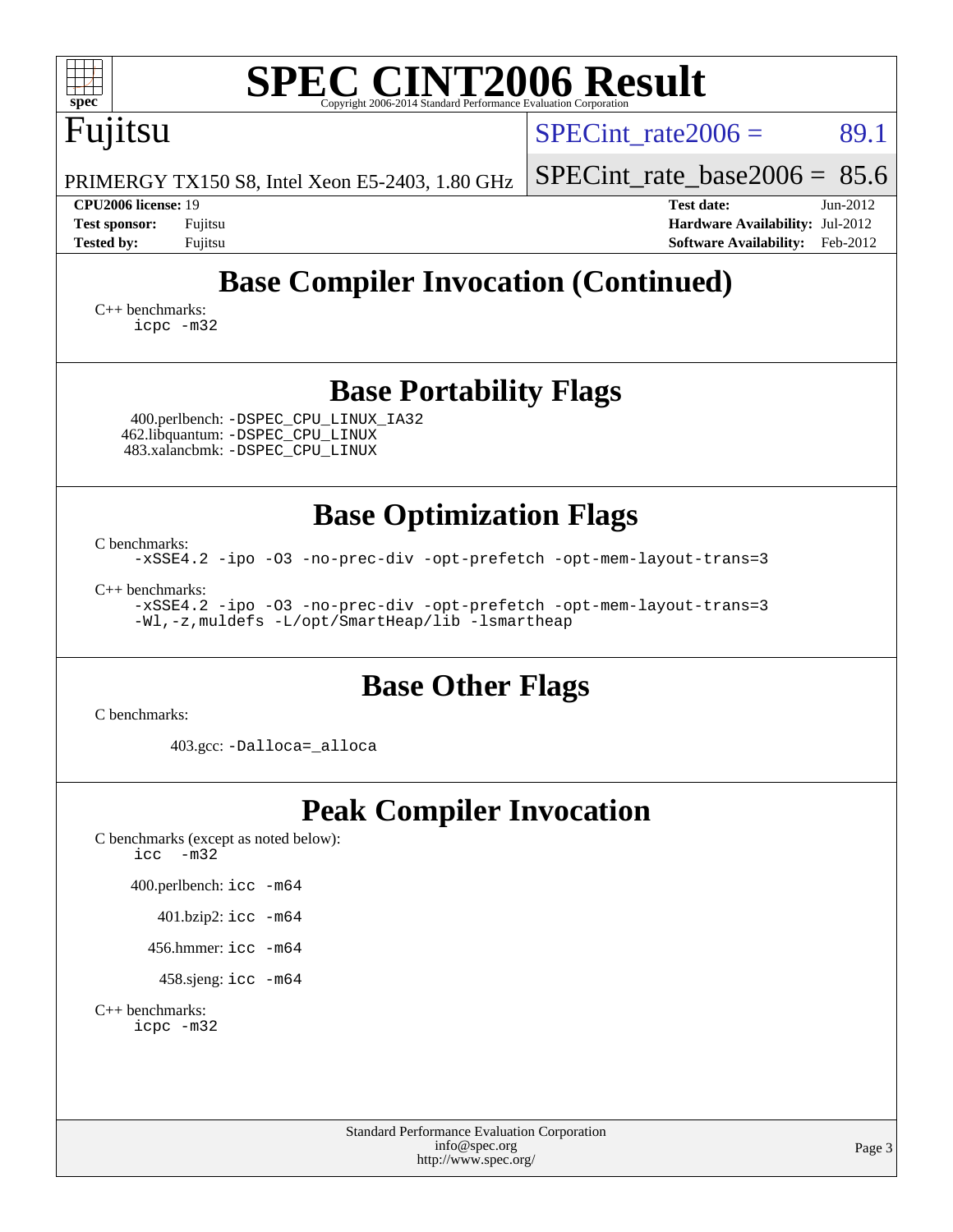

# **[SPEC CINT2006 Result](http://www.spec.org/auto/cpu2006/Docs/result-fields.html#SPECCINT2006Result)**

## Fujitsu

 $SPECint rate2006 = 89.1$ 

PRIMERGY TX150 S8, Intel Xeon E5-2403, 1.80 GHz

[SPECint\\_rate\\_base2006 =](http://www.spec.org/auto/cpu2006/Docs/result-fields.html#SPECintratebase2006)  $85.6$ 

**[CPU2006 license:](http://www.spec.org/auto/cpu2006/Docs/result-fields.html#CPU2006license)** 19 **[Test date:](http://www.spec.org/auto/cpu2006/Docs/result-fields.html#Testdate)** Jun-2012 **[Test sponsor:](http://www.spec.org/auto/cpu2006/Docs/result-fields.html#Testsponsor)** Fujitsu **[Hardware Availability:](http://www.spec.org/auto/cpu2006/Docs/result-fields.html#HardwareAvailability)** Jul-2012 **[Tested by:](http://www.spec.org/auto/cpu2006/Docs/result-fields.html#Testedby)** Fujitsu **Fugital Example 2012 [Software Availability:](http://www.spec.org/auto/cpu2006/Docs/result-fields.html#SoftwareAvailability)** Feb-2012

### **[Peak Portability Flags](http://www.spec.org/auto/cpu2006/Docs/result-fields.html#PeakPortabilityFlags)**

 400.perlbench: [-DSPEC\\_CPU\\_LP64](http://www.spec.org/cpu2006/results/res2012q3/cpu2006-20120810-24108.flags.html#b400.perlbench_peakCPORTABILITY_DSPEC_CPU_LP64) [-DSPEC\\_CPU\\_LINUX\\_X64](http://www.spec.org/cpu2006/results/res2012q3/cpu2006-20120810-24108.flags.html#b400.perlbench_peakCPORTABILITY_DSPEC_CPU_LINUX_X64) 401.bzip2: [-DSPEC\\_CPU\\_LP64](http://www.spec.org/cpu2006/results/res2012q3/cpu2006-20120810-24108.flags.html#suite_peakCPORTABILITY401_bzip2_DSPEC_CPU_LP64) 456.hmmer: [-DSPEC\\_CPU\\_LP64](http://www.spec.org/cpu2006/results/res2012q3/cpu2006-20120810-24108.flags.html#suite_peakCPORTABILITY456_hmmer_DSPEC_CPU_LP64) 458.sjeng: [-DSPEC\\_CPU\\_LP64](http://www.spec.org/cpu2006/results/res2012q3/cpu2006-20120810-24108.flags.html#suite_peakCPORTABILITY458_sjeng_DSPEC_CPU_LP64) 462.libquantum: [-DSPEC\\_CPU\\_LINUX](http://www.spec.org/cpu2006/results/res2012q3/cpu2006-20120810-24108.flags.html#b462.libquantum_peakCPORTABILITY_DSPEC_CPU_LINUX) 483.xalancbmk: [-DSPEC\\_CPU\\_LINUX](http://www.spec.org/cpu2006/results/res2012q3/cpu2006-20120810-24108.flags.html#b483.xalancbmk_peakCXXPORTABILITY_DSPEC_CPU_LINUX)

### **[Peak Optimization Flags](http://www.spec.org/auto/cpu2006/Docs/result-fields.html#PeakOptimizationFlags)**

[C benchmarks](http://www.spec.org/auto/cpu2006/Docs/result-fields.html#Cbenchmarks):

 400.perlbench: [-xSSE4.2](http://www.spec.org/cpu2006/results/res2012q3/cpu2006-20120810-24108.flags.html#user_peakPASS2_CFLAGSPASS2_LDCFLAGS400_perlbench_f-xSSE42_f91528193cf0b216347adb8b939d4107)(pass 2) [-prof-gen](http://www.spec.org/cpu2006/results/res2012q3/cpu2006-20120810-24108.flags.html#user_peakPASS1_CFLAGSPASS1_LDCFLAGS400_perlbench_prof_gen_e43856698f6ca7b7e442dfd80e94a8fc)(pass 1) [-ipo](http://www.spec.org/cpu2006/results/res2012q3/cpu2006-20120810-24108.flags.html#user_peakPASS2_CFLAGSPASS2_LDCFLAGS400_perlbench_f-ipo)(pass 2) [-O3](http://www.spec.org/cpu2006/results/res2012q3/cpu2006-20120810-24108.flags.html#user_peakPASS2_CFLAGSPASS2_LDCFLAGS400_perlbench_f-O3)(pass 2) [-no-prec-div](http://www.spec.org/cpu2006/results/res2012q3/cpu2006-20120810-24108.flags.html#user_peakPASS2_CFLAGSPASS2_LDCFLAGS400_perlbench_f-no-prec-div)(pass 2) [-prof-use](http://www.spec.org/cpu2006/results/res2012q3/cpu2006-20120810-24108.flags.html#user_peakPASS2_CFLAGSPASS2_LDCFLAGS400_perlbench_prof_use_bccf7792157ff70d64e32fe3e1250b55)(pass 2) [-auto-ilp32](http://www.spec.org/cpu2006/results/res2012q3/cpu2006-20120810-24108.flags.html#user_peakCOPTIMIZE400_perlbench_f-auto-ilp32) 401.bzip2: [-xSSE4.2](http://www.spec.org/cpu2006/results/res2012q3/cpu2006-20120810-24108.flags.html#user_peakPASS2_CFLAGSPASS2_LDCFLAGS401_bzip2_f-xSSE42_f91528193cf0b216347adb8b939d4107)(pass 2) [-prof-gen](http://www.spec.org/cpu2006/results/res2012q3/cpu2006-20120810-24108.flags.html#user_peakPASS1_CFLAGSPASS1_LDCFLAGS401_bzip2_prof_gen_e43856698f6ca7b7e442dfd80e94a8fc)(pass 1) [-ipo](http://www.spec.org/cpu2006/results/res2012q3/cpu2006-20120810-24108.flags.html#user_peakPASS2_CFLAGSPASS2_LDCFLAGS401_bzip2_f-ipo)(pass 2) [-O3](http://www.spec.org/cpu2006/results/res2012q3/cpu2006-20120810-24108.flags.html#user_peakPASS2_CFLAGSPASS2_LDCFLAGS401_bzip2_f-O3)(pass 2) [-no-prec-div](http://www.spec.org/cpu2006/results/res2012q3/cpu2006-20120810-24108.flags.html#user_peakPASS2_CFLAGSPASS2_LDCFLAGS401_bzip2_f-no-prec-div)(pass 2) [-prof-use](http://www.spec.org/cpu2006/results/res2012q3/cpu2006-20120810-24108.flags.html#user_peakPASS2_CFLAGSPASS2_LDCFLAGS401_bzip2_prof_use_bccf7792157ff70d64e32fe3e1250b55)(pass 2) [-opt-prefetch](http://www.spec.org/cpu2006/results/res2012q3/cpu2006-20120810-24108.flags.html#user_peakCOPTIMIZE401_bzip2_f-opt-prefetch) [-auto-ilp32](http://www.spec.org/cpu2006/results/res2012q3/cpu2006-20120810-24108.flags.html#user_peakCOPTIMIZE401_bzip2_f-auto-ilp32) [-ansi-alias](http://www.spec.org/cpu2006/results/res2012q3/cpu2006-20120810-24108.flags.html#user_peakCOPTIMIZE401_bzip2_f-ansi-alias)  $403.\text{sec: basepeak}$  = yes 429.mcf: basepeak = yes 445.gobmk: [-xAVX](http://www.spec.org/cpu2006/results/res2012q3/cpu2006-20120810-24108.flags.html#user_peakPASS2_CFLAGSPASS2_LDCFLAGS445_gobmk_f-xAVX)(pass 2) [-prof-gen](http://www.spec.org/cpu2006/results/res2012q3/cpu2006-20120810-24108.flags.html#user_peakPASS1_CFLAGSPASS1_LDCFLAGS445_gobmk_prof_gen_e43856698f6ca7b7e442dfd80e94a8fc)(pass 1) [-prof-use](http://www.spec.org/cpu2006/results/res2012q3/cpu2006-20120810-24108.flags.html#user_peakPASS2_CFLAGSPASS2_LDCFLAGS445_gobmk_prof_use_bccf7792157ff70d64e32fe3e1250b55)(pass 2)

[-ansi-alias](http://www.spec.org/cpu2006/results/res2012q3/cpu2006-20120810-24108.flags.html#user_peakCOPTIMIZE445_gobmk_f-ansi-alias) [-opt-mem-layout-trans=3](http://www.spec.org/cpu2006/results/res2012q3/cpu2006-20120810-24108.flags.html#user_peakCOPTIMIZE445_gobmk_f-opt-mem-layout-trans_a7b82ad4bd7abf52556d4961a2ae94d5)

456.hmmer: [-xSSE4.2](http://www.spec.org/cpu2006/results/res2012q3/cpu2006-20120810-24108.flags.html#user_peakCOPTIMIZE456_hmmer_f-xSSE42_f91528193cf0b216347adb8b939d4107) [-ipo](http://www.spec.org/cpu2006/results/res2012q3/cpu2006-20120810-24108.flags.html#user_peakCOPTIMIZE456_hmmer_f-ipo) [-O3](http://www.spec.org/cpu2006/results/res2012q3/cpu2006-20120810-24108.flags.html#user_peakCOPTIMIZE456_hmmer_f-O3) [-no-prec-div](http://www.spec.org/cpu2006/results/res2012q3/cpu2006-20120810-24108.flags.html#user_peakCOPTIMIZE456_hmmer_f-no-prec-div) [-unroll2](http://www.spec.org/cpu2006/results/res2012q3/cpu2006-20120810-24108.flags.html#user_peakCOPTIMIZE456_hmmer_f-unroll_784dae83bebfb236979b41d2422d7ec2) [-auto-ilp32](http://www.spec.org/cpu2006/results/res2012q3/cpu2006-20120810-24108.flags.html#user_peakCOPTIMIZE456_hmmer_f-auto-ilp32)

 458.sjeng: [-xSSE4.2](http://www.spec.org/cpu2006/results/res2012q3/cpu2006-20120810-24108.flags.html#user_peakPASS2_CFLAGSPASS2_LDCFLAGS458_sjeng_f-xSSE42_f91528193cf0b216347adb8b939d4107)(pass 2) [-prof-gen](http://www.spec.org/cpu2006/results/res2012q3/cpu2006-20120810-24108.flags.html#user_peakPASS1_CFLAGSPASS1_LDCFLAGS458_sjeng_prof_gen_e43856698f6ca7b7e442dfd80e94a8fc)(pass 1) [-ipo](http://www.spec.org/cpu2006/results/res2012q3/cpu2006-20120810-24108.flags.html#user_peakPASS2_CFLAGSPASS2_LDCFLAGS458_sjeng_f-ipo)(pass 2) [-O3](http://www.spec.org/cpu2006/results/res2012q3/cpu2006-20120810-24108.flags.html#user_peakPASS2_CFLAGSPASS2_LDCFLAGS458_sjeng_f-O3)(pass 2) [-no-prec-div](http://www.spec.org/cpu2006/results/res2012q3/cpu2006-20120810-24108.flags.html#user_peakPASS2_CFLAGSPASS2_LDCFLAGS458_sjeng_f-no-prec-div)(pass 2) [-prof-use](http://www.spec.org/cpu2006/results/res2012q3/cpu2006-20120810-24108.flags.html#user_peakPASS2_CFLAGSPASS2_LDCFLAGS458_sjeng_prof_use_bccf7792157ff70d64e32fe3e1250b55)(pass 2) [-unroll4](http://www.spec.org/cpu2006/results/res2012q3/cpu2006-20120810-24108.flags.html#user_peakCOPTIMIZE458_sjeng_f-unroll_4e5e4ed65b7fd20bdcd365bec371b81f) [-auto-ilp32](http://www.spec.org/cpu2006/results/res2012q3/cpu2006-20120810-24108.flags.html#user_peakCOPTIMIZE458_sjeng_f-auto-ilp32)

 462.libquantum: [-xAVX](http://www.spec.org/cpu2006/results/res2012q3/cpu2006-20120810-24108.flags.html#user_peakCOPTIMIZE462_libquantum_f-xAVX) [-ipo](http://www.spec.org/cpu2006/results/res2012q3/cpu2006-20120810-24108.flags.html#user_peakCOPTIMIZE462_libquantum_f-ipo) [-O3](http://www.spec.org/cpu2006/results/res2012q3/cpu2006-20120810-24108.flags.html#user_peakCOPTIMIZE462_libquantum_f-O3) [-no-prec-div](http://www.spec.org/cpu2006/results/res2012q3/cpu2006-20120810-24108.flags.html#user_peakCOPTIMIZE462_libquantum_f-no-prec-div) [-opt-prefetch](http://www.spec.org/cpu2006/results/res2012q3/cpu2006-20120810-24108.flags.html#user_peakCOPTIMIZE462_libquantum_f-opt-prefetch) [-opt-mem-layout-trans=3](http://www.spec.org/cpu2006/results/res2012q3/cpu2006-20120810-24108.flags.html#user_peakCOPTIMIZE462_libquantum_f-opt-mem-layout-trans_a7b82ad4bd7abf52556d4961a2ae94d5)

 $464.h264$ ref:  $-xSSE4$ .  $2(pass 2)$  [-prof-gen](http://www.spec.org/cpu2006/results/res2012q3/cpu2006-20120810-24108.flags.html#user_peakPASS1_CFLAGSPASS1_LDCFLAGS464_h264ref_prof_gen_e43856698f6ca7b7e442dfd80e94a8fc) $(pass 1)$  [-ipo](http://www.spec.org/cpu2006/results/res2012q3/cpu2006-20120810-24108.flags.html#user_peakPASS2_CFLAGSPASS2_LDCFLAGS464_h264ref_f-ipo) $(pass 2)$ [-O3](http://www.spec.org/cpu2006/results/res2012q3/cpu2006-20120810-24108.flags.html#user_peakPASS2_CFLAGSPASS2_LDCFLAGS464_h264ref_f-O3)(pass 2) [-no-prec-div](http://www.spec.org/cpu2006/results/res2012q3/cpu2006-20120810-24108.flags.html#user_peakPASS2_CFLAGSPASS2_LDCFLAGS464_h264ref_f-no-prec-div)(pass 2) [-prof-use](http://www.spec.org/cpu2006/results/res2012q3/cpu2006-20120810-24108.flags.html#user_peakPASS2_CFLAGSPASS2_LDCFLAGS464_h264ref_prof_use_bccf7792157ff70d64e32fe3e1250b55)(pass 2) [-unroll2](http://www.spec.org/cpu2006/results/res2012q3/cpu2006-20120810-24108.flags.html#user_peakCOPTIMIZE464_h264ref_f-unroll_784dae83bebfb236979b41d2422d7ec2) [-ansi-alias](http://www.spec.org/cpu2006/results/res2012q3/cpu2006-20120810-24108.flags.html#user_peakCOPTIMIZE464_h264ref_f-ansi-alias)

[C++ benchmarks:](http://www.spec.org/auto/cpu2006/Docs/result-fields.html#CXXbenchmarks)

 471.omnetpp: [-xSSE4.2](http://www.spec.org/cpu2006/results/res2012q3/cpu2006-20120810-24108.flags.html#user_peakPASS2_CXXFLAGSPASS2_LDCXXFLAGS471_omnetpp_f-xSSE42_f91528193cf0b216347adb8b939d4107)(pass 2) [-prof-gen](http://www.spec.org/cpu2006/results/res2012q3/cpu2006-20120810-24108.flags.html#user_peakPASS1_CXXFLAGSPASS1_LDCXXFLAGS471_omnetpp_prof_gen_e43856698f6ca7b7e442dfd80e94a8fc)(pass 1) [-ipo](http://www.spec.org/cpu2006/results/res2012q3/cpu2006-20120810-24108.flags.html#user_peakPASS2_CXXFLAGSPASS2_LDCXXFLAGS471_omnetpp_f-ipo)(pass 2) [-O3](http://www.spec.org/cpu2006/results/res2012q3/cpu2006-20120810-24108.flags.html#user_peakPASS2_CXXFLAGSPASS2_LDCXXFLAGS471_omnetpp_f-O3)(pass 2) [-no-prec-div](http://www.spec.org/cpu2006/results/res2012q3/cpu2006-20120810-24108.flags.html#user_peakPASS2_CXXFLAGSPASS2_LDCXXFLAGS471_omnetpp_f-no-prec-div)(pass 2) [-prof-use](http://www.spec.org/cpu2006/results/res2012q3/cpu2006-20120810-24108.flags.html#user_peakPASS2_CXXFLAGSPASS2_LDCXXFLAGS471_omnetpp_prof_use_bccf7792157ff70d64e32fe3e1250b55)(pass 2) [-ansi-alias](http://www.spec.org/cpu2006/results/res2012q3/cpu2006-20120810-24108.flags.html#user_peakCXXOPTIMIZE471_omnetpp_f-ansi-alias) [-opt-ra-region-strategy=block](http://www.spec.org/cpu2006/results/res2012q3/cpu2006-20120810-24108.flags.html#user_peakCXXOPTIMIZE471_omnetpp_f-opt-ra-region-strategy_a0a37c372d03933b2a18d4af463c1f69) [-Wl,-z,muldefs](http://www.spec.org/cpu2006/results/res2012q3/cpu2006-20120810-24108.flags.html#user_peakEXTRA_LDFLAGS471_omnetpp_link_force_multiple1_74079c344b956b9658436fd1b6dd3a8a) [-L/opt/SmartHeap/lib -lsmartheap](http://www.spec.org/cpu2006/results/res2012q3/cpu2006-20120810-24108.flags.html#user_peakEXTRA_LIBS471_omnetpp_SmartHeap_1046f488ce4b4d9d2689b01742ccb999)

 $473$ .astar: basepeak = yes

Continued on next page

Standard Performance Evaluation Corporation [info@spec.org](mailto:info@spec.org) <http://www.spec.org/>